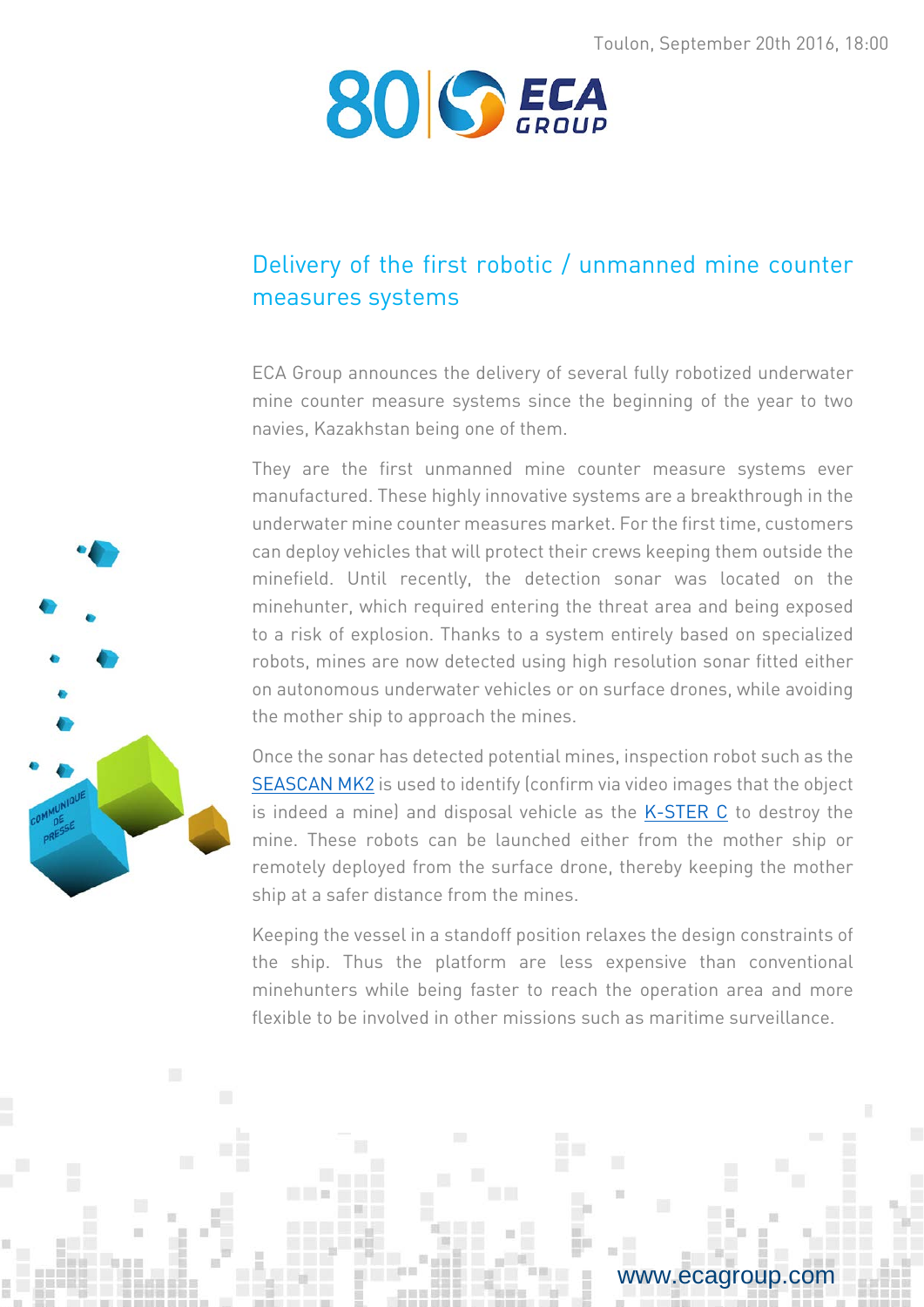

For several years, ECA Group has been developing a comprehensive range of underwater robots [\(A9,](http://www.ecagroup.com/search-result/A9) [A18](http://www.ecagroup.com/search-result/A18) and [A27](http://www.ecagroup.com/search-result/A27) type [AUVs,](http://www.ecagroup.com/en/find-your-eca-solutions/auv) [K-STER](http://www.ecagroup.com/en/solutions/k-ster-c) type mine killers, and [H300](http://www.ecagroup.com/en/solutions/h300-sur-rov-remotely-operated-vehicle)[/800](http://www.ecagroup.com/en/solutions/h800-sur-rov-remotely-operated-vehicle) type [ROVs,](http://www.ecagroup.com/en/find-your-eca-solutions/rov) etc.), in addition to [USV INSPECTOR](http://www.ecagroup.com/en/find-your-eca-solutions/usv) type surface drones. Used together on a single vessel, these different robots can perform full mine counter missions (as well as Hydrography, Surveillance, and Research and Assistance missions) through their sequential and/or simultaneous deployment.

To manage the mission of various robots on the vessel, ECA Group has over recent years developed an Unmanned MCM Information System (UMIS) enabling the vessel to plan and conduct mine counter missions safely and effectively through the optimal operation of the various robots, and to incorporate the information collected into the naval customer's centralized management system.

Thanks to ECA Group's wide range of robots, there is considerable flexibility to adapt the systems offered depending on the customer's operational requirements and budget: minimal configurations make it possible to carry mine counter solutions on smaller vessels (<30m), in particular where the requirement is limited to coastal mine counter measures. For planned mine counter activity requiring rapid mine disposal (for amphibious operations, for example), the configuration may incorporate several [INSPECTOR MK2 USVs](http://www.ecagroup.com/en/solutions/usv-mine-identification-and-neutralization) and AUVs, as well as one or two dozen mine killers on the same mine countermeasures vessel.

The selling price of such robotic naval mine counter measure systems can range from €3 million to €30 million, depending on the configuration and service offered to the customer by ECA Group to support implementation.

These robotic / unmanned underwater mine disposal systems will be presented at the ECA Group **stand H73-F70 at the [Euronaval](http://www.euronaval.fr/9-visitors)** trade fair to be held in Paris from 17 to 21 October 2016.

A series of conferences will also be dedicated to these systems.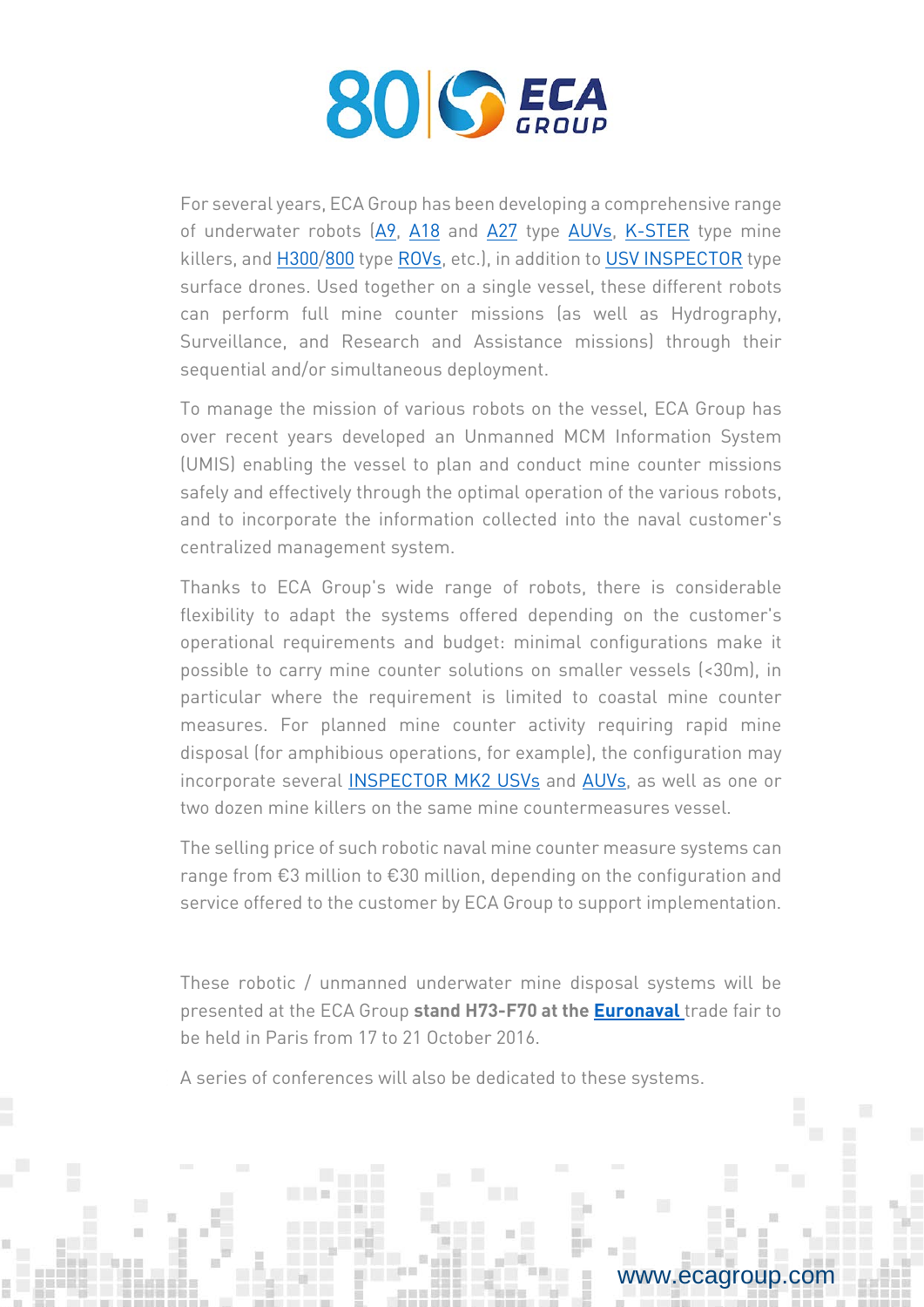



ECA Group: Unmanned MCM System



ECA Group: AUV 9-M

 $\Box$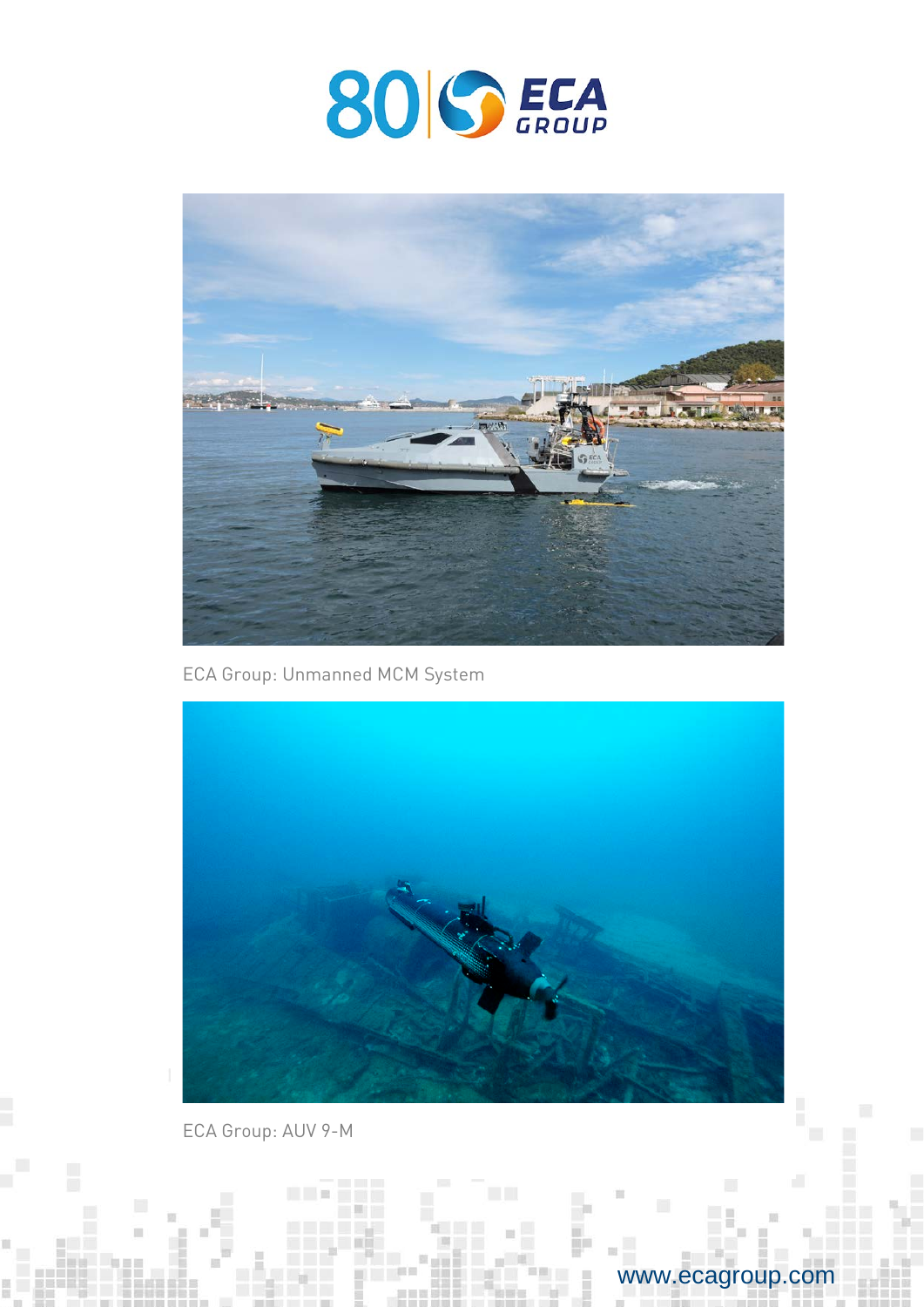



ECA Group: SEASCAN MK2



ECA Group: K-STER mine killer

 $\Box$